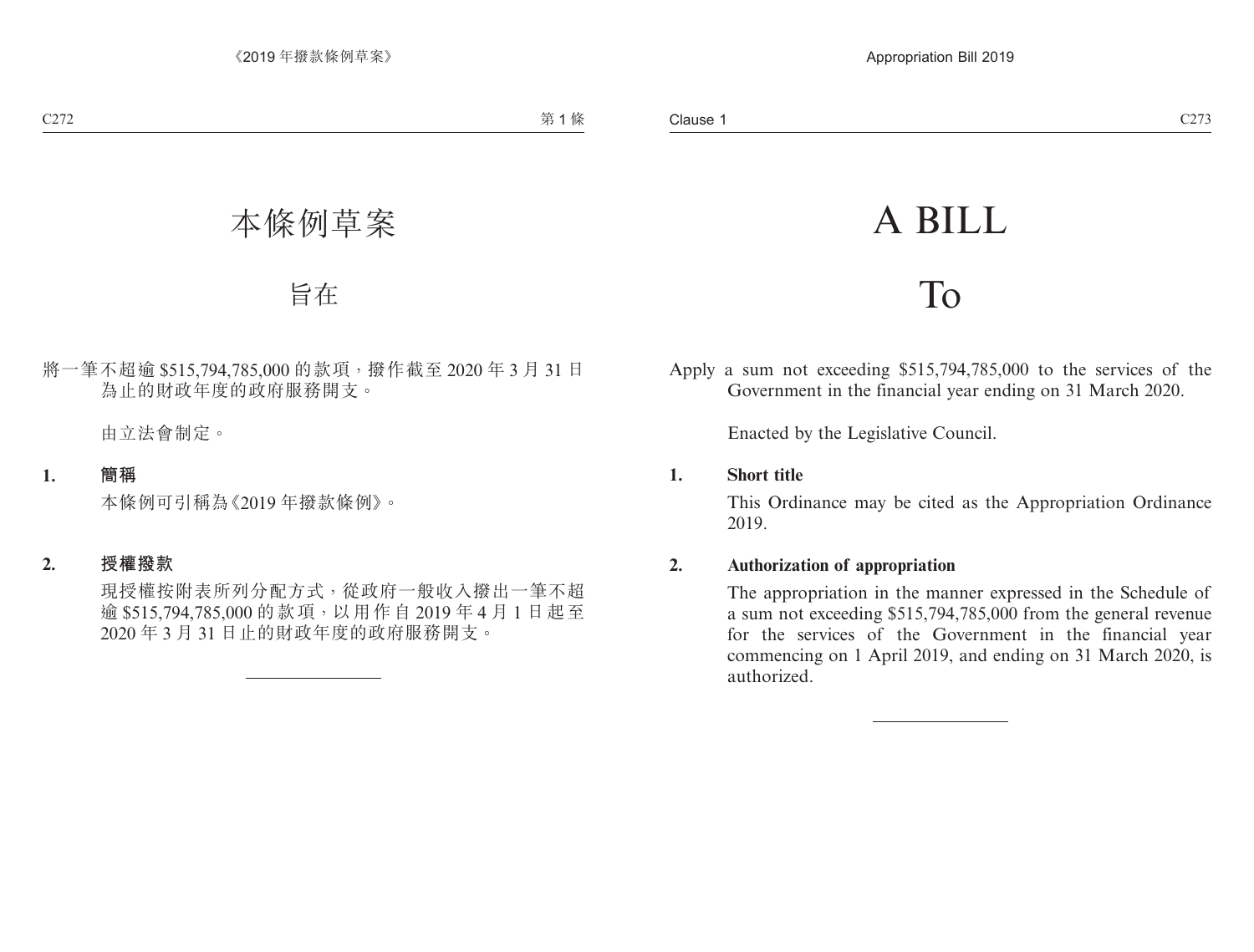### **Schedule**

[s. 2]

| Number<br>of Vote | Head of Expenditure                     | Amount of<br>Vote<br>$\mathbb{S}$ |
|-------------------|-----------------------------------------|-----------------------------------|
| 21                |                                         | 120,545,000                       |
| 22                | Agriculture, Fisheries and Conservation | 1,821,273,000                     |
| 23                |                                         | 107,321,000                       |
| 24                |                                         | 182,882,000                       |
| 25                | Architectural Services Department       | 2,379,893,000                     |
| 26                | Census and Statistics Department        | 817,789,000                       |
| 27                |                                         | 124,004,000                       |
| 28                |                                         | 1,157,484,000                     |
| 30                | Correctional Services Department        | 4,228,478,000                     |
| 31                | Customs and Excise Department           | 4,943,961,000                     |
| 33                | Civil Engineering and Development       | 3,040,354,000                     |
| 37                |                                         | 13,300,751,000                    |
| 39                |                                         | 2,935,378,000                     |
| 42                | Electrical and Mechanical Services      | 1,176,102,000                     |
| 44                | Environmental Protection Department     | 6,959,161,000                     |
| 45                |                                         | 7,161,588,000                     |
| 46                | General Expenses of the Civil Service   | 4,106,593,000                     |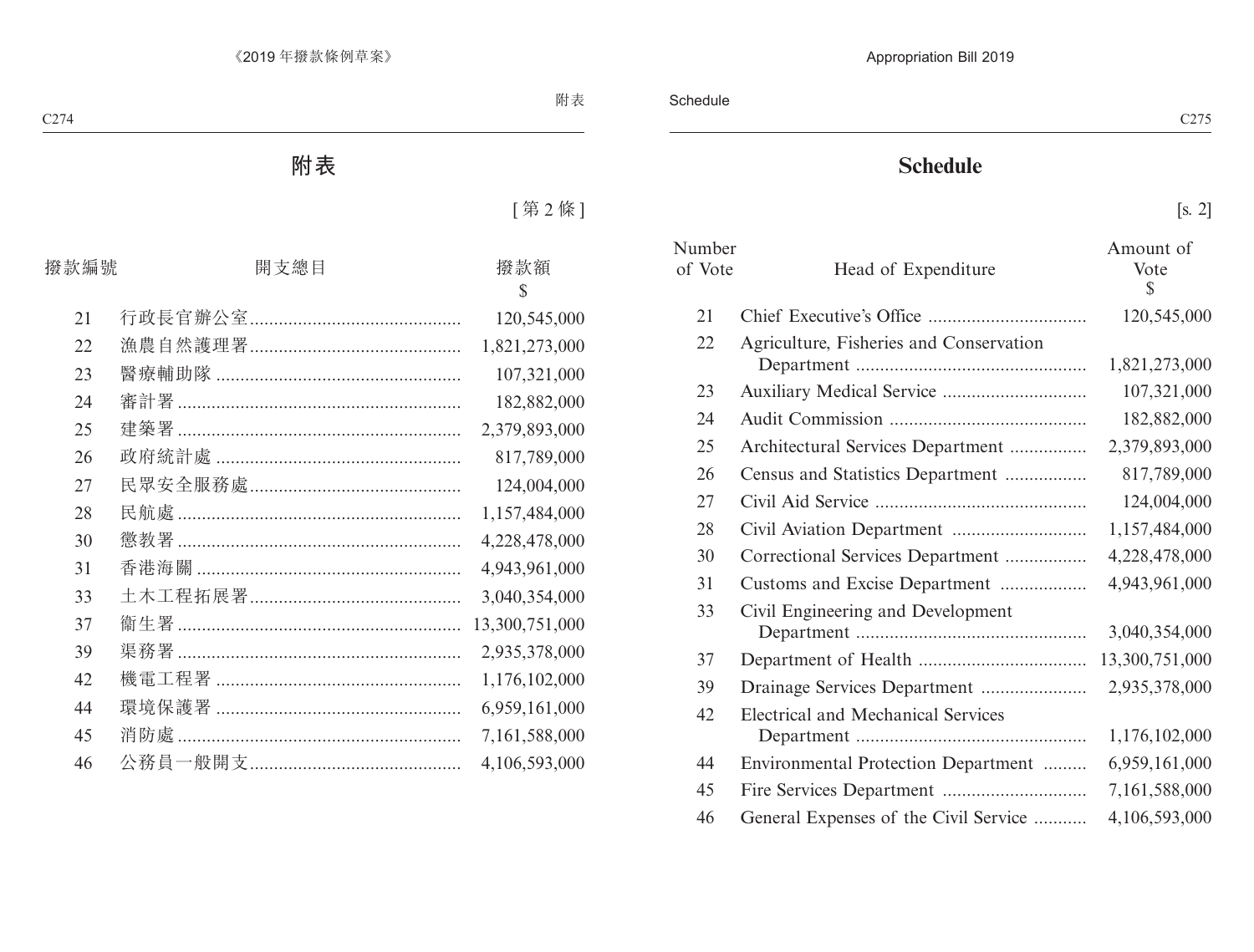Schedule

|                                                                                                                | C <sub>277</sub>        |
|----------------------------------------------------------------------------------------------------------------|-------------------------|
| Head of Expenditure                                                                                            | Amount of<br>Vote<br>S. |
| Government Secretariat: Office of the<br>Government Chief Information Officer                                  | 806,504,000             |
|                                                                                                                | 538,622,000             |
| Food and Environmental Hygiene                                                                                 | 8,434,909,000           |
|                                                                                                                | 2,227,077,000           |
| Government Secretariat: Home Affairs                                                                           | 2,265,617,000           |
| Government Secretariat: Commerce and<br>Economic Development Bureau<br>(Communications and Creative Industries | 903,866,000             |
| Government Logistics Department                                                                                | 568,389,000             |
|                                                                                                                | 4,175,667,000           |
|                                                                                                                | 357,962,000             |
|                                                                                                                | 3,260,297,000           |
|                                                                                                                | 6,152,753,000           |
| <b>Independent Commission Against Corruption</b>                                                               | 1,167,704,000           |
| Information Services Department                                                                                | 545,982,000             |
|                                                                                                                | 1,721,902,000           |
| Intellectual Property Department                                                                               | 185,778,000             |
|                                                                                                                | 144,307,000             |
|                                                                                                                | 2,109,451,000           |
|                                                                                                                | 1,656,263,000           |
|                                                                                                                | 2,062,711,000           |
|                                                                                                                |                         |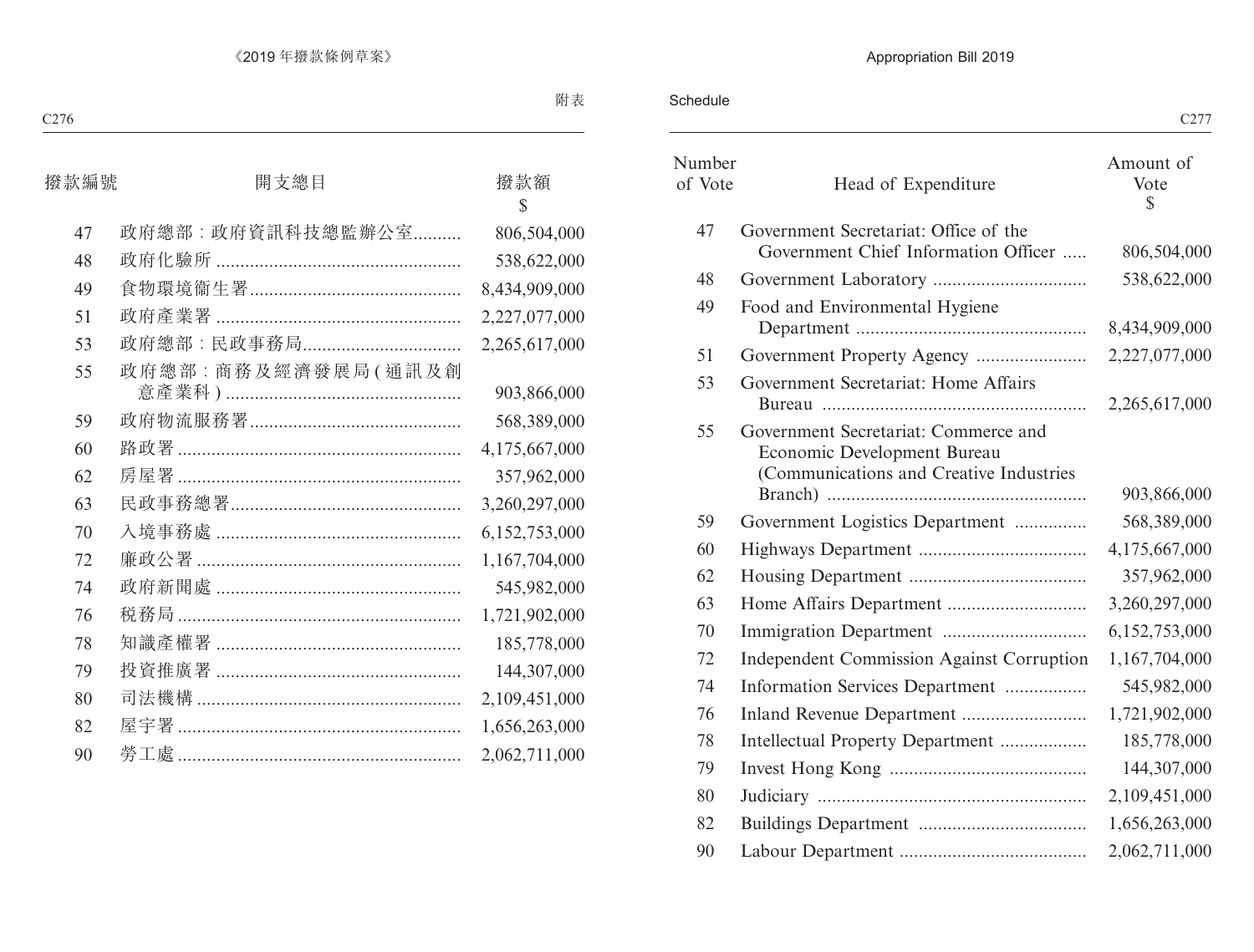Schedule

|                   |                                                                           | C <sub>279</sub>       |
|-------------------|---------------------------------------------------------------------------|------------------------|
| Number<br>of Vote | Head of Expenditure                                                       | Amount of<br>Vote<br>S |
| 91                |                                                                           | 3,017,840,000          |
| 92                |                                                                           | 2,329,724,000          |
| 94                |                                                                           | 1,590,214,000          |
| 95                | Leisure and Cultural Services Department                                  | 9,916,896,000          |
| 96                | Government Secretariat: Overseas Economic                                 | 531,495,000            |
| 100               |                                                                           | 1,623,339,000          |
| 106               |                                                                           | 33,152,664,000         |
| 112               | Legislative Council Commission                                            | 954,274,000            |
| 114               |                                                                           | 122,055,000            |
| 116               |                                                                           | 223, 201, 000          |
| 118               |                                                                           | 788,965,000            |
| 120               |                                                                           |                        |
| 121               | Independent Police Complaints Council                                     | 95,852,000             |
| 122               |                                                                           | 20,682,101,000         |
| 135               | Government Secretariat: Innovation and                                    | 751,008,000            |
| 136               | Public Service Commission Secretariat                                     | 27,694,000             |
| 137               | Government Secretariat: Environment Bureau                                | 1,795,931,000          |
| 138               | Government Secretariat: Development<br>Bureau (Planning and Lands Branch) | 1,015,941,000          |
| 139               | Government Secretariat: Food and Health                                   | 178,304,000            |
| 140               | Government Secretariat: Food and Health                                   |                        |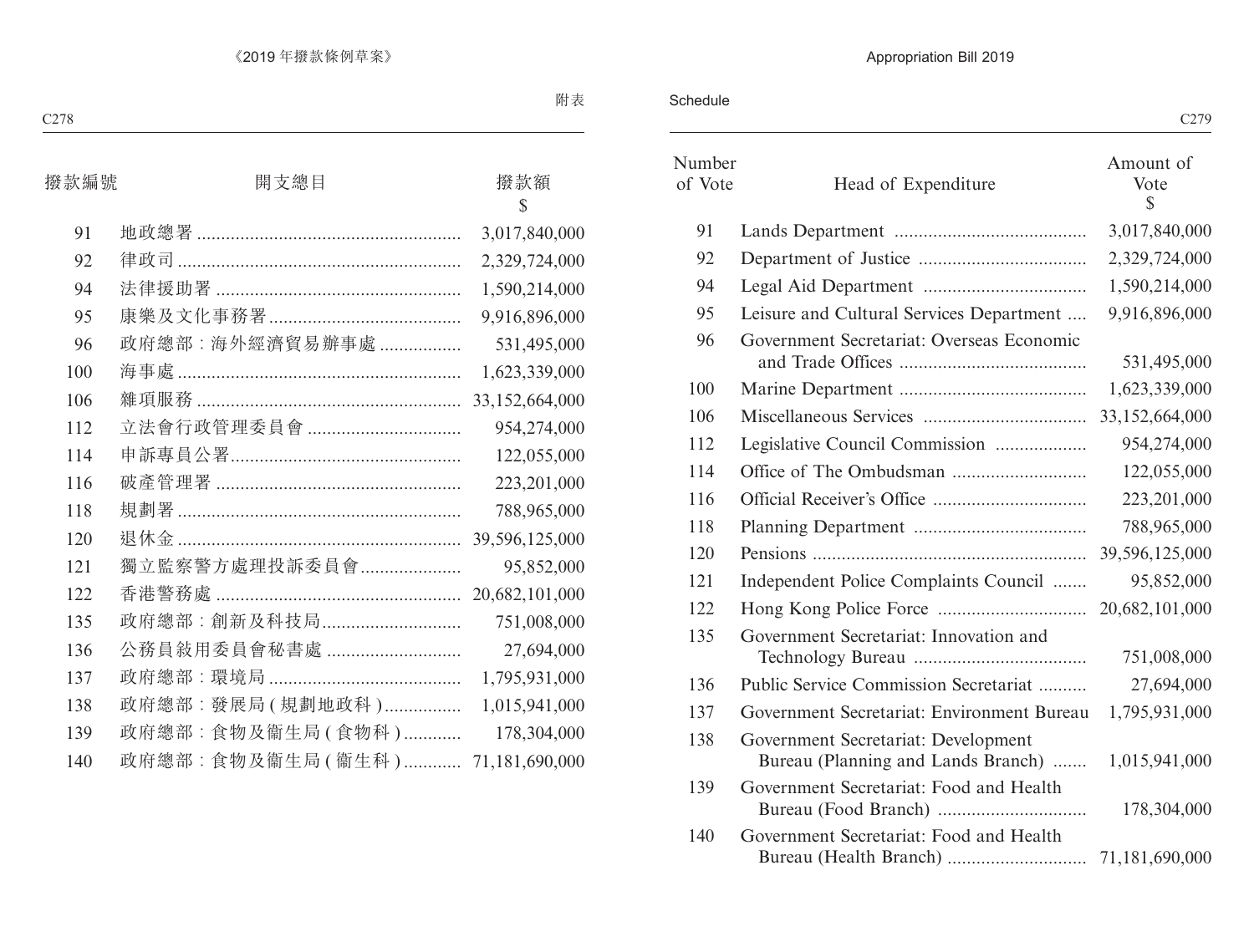Schedule

| C <sub>281</sub>       |                                                                                                                |                   |
|------------------------|----------------------------------------------------------------------------------------------------------------|-------------------|
| Amount of<br>Vote<br>S | Head of Expenditure                                                                                            | Number<br>of Vote |
| 937,078,000            | Government Secretariat: Labour and Welfare                                                                     | 141               |
| 1,030,663,000          | Government Secretariat: Offices of the Chief<br>Secretary for Administration and the                           | 142               |
| 733,778,000            | Government Secretariat: Civil Service                                                                          | 143               |
| 766,755,000            | Government Secretariat: Constitutional and                                                                     | 144               |
| 305,311,000            | Government Secretariat: Financial Services<br>and the Treasury Bureau (The Treasury                            | 147               |
| 872,510,000            | Government Secretariat: Financial Services<br>and the Treasury Bureau (Financial                               | 148               |
| 819,927,000            | Government Secretariat: Security Bureau                                                                        | 151               |
| 3,171,327,000          | Government Secretariat: Commerce and<br>Economic Development Bureau<br>(Commerce, Industry and Tourism Branch) | 152               |
| 820,794,000            | Government Secretariat: Innovation and                                                                         | 155               |
| 67,944,609,000         | Government Secretariat: Education Bureau                                                                       | 156               |
| 337,151,000            | Government Secretariat: Transport and<br>Housing Bureau (Transport Branch)                                     | 158               |
| 708,532,000            | Government Secretariat: Development                                                                            | 159               |
| 1,021,055,000          |                                                                                                                | 160               |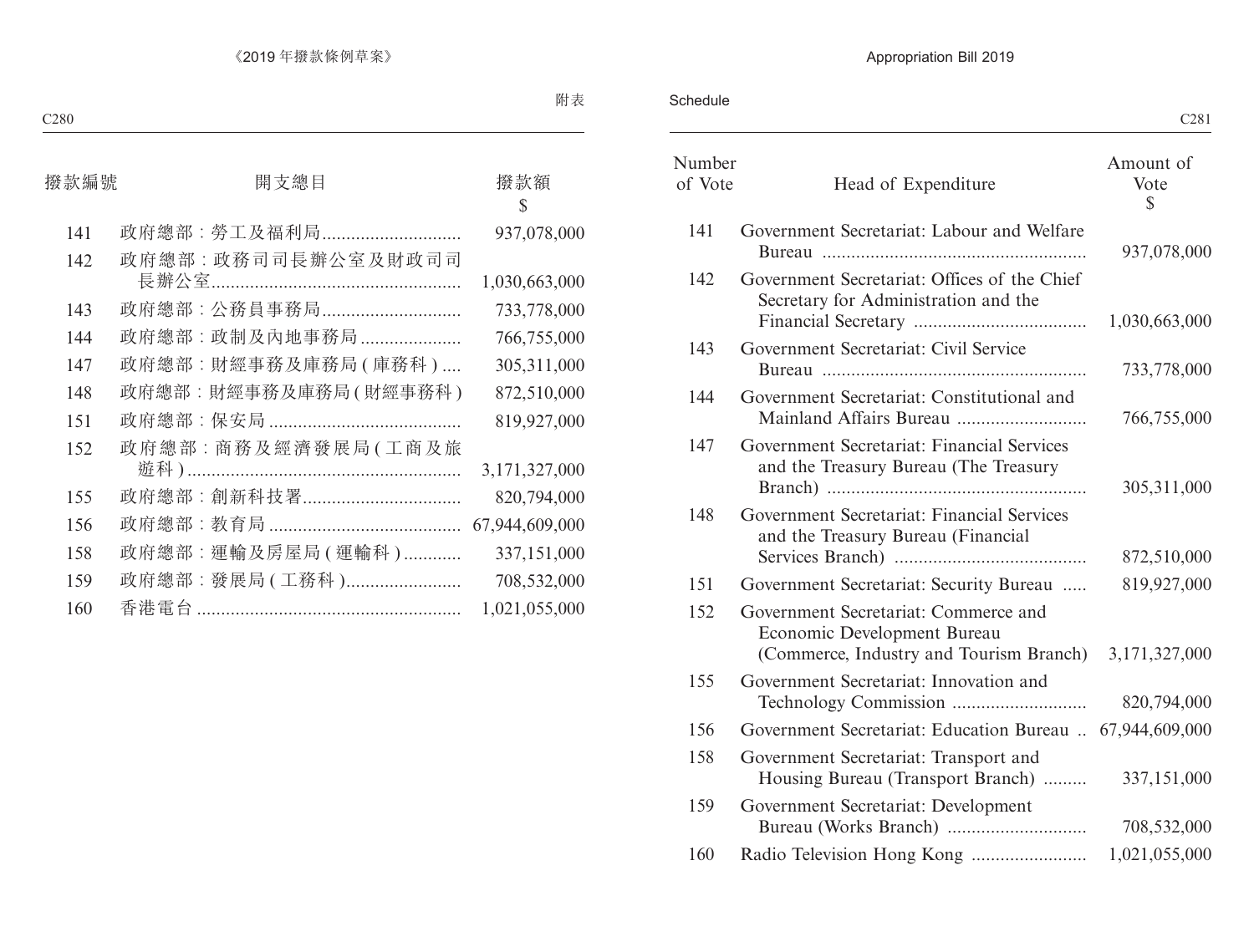Schedule

| C <sub>28</sub> 3                               |                                                                                         |                   |
|-------------------------------------------------|-----------------------------------------------------------------------------------------|-------------------|
| Amount of<br>Vote<br>S.                         | Head of Expenditure                                                                     | Number<br>of Vote |
| 689,846,000                                     | Rating and Valuation Department                                                         | 162               |
| 796,430,000                                     | Registration and Electoral Office                                                       | 163               |
| 735,367,000                                     |                                                                                         | 166               |
| 381,364,000                                     |                                                                                         | 168               |
| 25,158,000                                      | Secretariat, Commissioner on Interception of<br>Communications and Surveillance         | 169               |
| 85,115,708,000                                  |                                                                                         | 170               |
| 18,717,089,000                                  | Working Family and Student Financial                                                    | 173               |
| 48,349,000                                      | Joint Secretariat for the Advisory Bodies on<br>Civil Service and Judicial Salaries and | 174               |
| 51,627,000                                      | Office for Film, Newspaper and Article                                                  | 180               |
| 929,794,000                                     |                                                                                         | 181               |
| 6,727,739,000                                   |                                                                                         | 186               |
| 432,932,000                                     |                                                                                         | 188               |
|                                                 |                                                                                         | 190               |
| 8,674,551,000                                   |                                                                                         | 194               |
| 508,720,785,000                                 |                                                                                         |                   |
| 7,074,000,000                                   |                                                                                         | 184               |
| the contract of the contract of the contract of |                                                                                         |                   |
|                                                 |                                                                                         |                   |

<u> 1989 - Johann Barnett, fransk politik (</u>

 $\overline{a}$